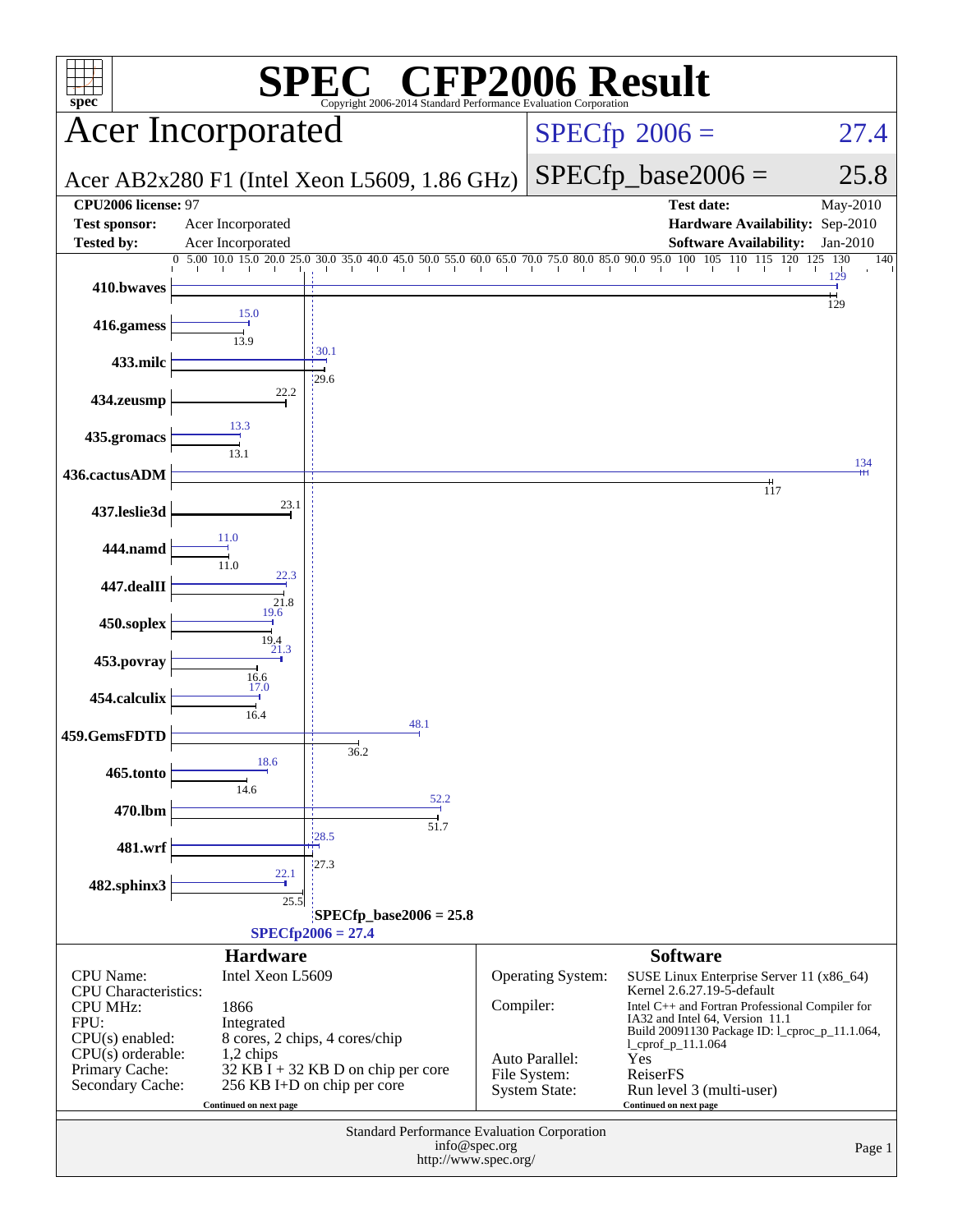

# **[SPEC CFP2006 Result](http://www.spec.org/auto/cpu2006/Docs/result-fields.html#SPECCFP2006Result)**

## Acer Incorporated

### $SPECfp2006 = 27.4$  $SPECfp2006 = 27.4$

Acer AB2x280 F1 (Intel Xeon L5609, 1.86 GHz)

 $SPECfp\_base2006 = 25.8$ 

| CPU <sub>2006</sub> license: 97      |                                                                                                               |                                                            | <b>Test date:</b><br>$\text{Mav-}2010$      |
|--------------------------------------|---------------------------------------------------------------------------------------------------------------|------------------------------------------------------------|---------------------------------------------|
| <b>Test sponsor:</b>                 | Acer Incorporated                                                                                             | <b>Hardware Availability: Sep-2010</b>                     |                                             |
| <b>Tested by:</b>                    | Acer Incorporated                                                                                             |                                                            | <b>Software Availability:</b><br>$Jan-2010$ |
| L3 Cache:<br>Other Cache:<br>Memory: | 12 MB I+D on chip per chip<br>None<br>48 GB (12 x 4 GB DDR3-1333 RDIMM, ECC, CL9,<br>memory runs at 1066 MHz) | <b>Base Pointers:</b><br>Peak Pointers:<br>Other Software: | 64-bit<br>$32/64$ -bit<br>None              |
| Disk Subsystem:<br>Other Hardware:   | 1 x 500 GB SATA II, 7200 RPM<br>None                                                                          |                                                            |                                             |

|                          | <b>Base</b>    |              |                |       | <b>Peak</b>    |       |                |              |                |              |                |              |
|--------------------------|----------------|--------------|----------------|-------|----------------|-------|----------------|--------------|----------------|--------------|----------------|--------------|
| <b>Benchmark</b>         | <b>Seconds</b> | <b>Ratio</b> | <b>Seconds</b> | Ratio | <b>Seconds</b> | Ratio | <b>Seconds</b> | <b>Ratio</b> | <b>Seconds</b> | <b>Ratio</b> | <b>Seconds</b> | <b>Ratio</b> |
| 410.bwayes               | 106            | 128          | 105            | 129   | 105            | 129   | 105            | 129          | 105            | <u>129</u>   | 105            | 129          |
| $416$ .gamess            | 1398           | 14.0         | 1405           | 13.9  | 1405           | 13.9  | 1313           | 14.9         | 1306           | 15.0         | 1302           | 15.0         |
| $ 433 \text{.}$ milc     | 310            | 29.6         | 309            | 29.7  | 310            | 29.6  | 306            | 30.0         | 305            | <u>30.1</u>  | 305            | 30.1         |
| $ 434$ . zeusmp          | 412            | 22.1         | 409            | 22.3  | 409            | 22.2  | 412            | 22.1         | 409            | 22.3         | 409            | 22.2         |
| $435$ .gromacs           | 545            | 13.1         | 545            | 13.1  | 545            | 13.1  | 537            | 13.3         | 538            | 13.3         | 538            | 13.3         |
| 436.cactusADM            | 103            | 116          | 102            | 117   | 102            | 117   | 88.4           | 135          | 89.0           | <u>134</u>   | 89.4           | 134          |
| 437.leslie3d             | 408            | 23.1         | 405            | 23.2  | 406            | 23.1  | 408            | 23.1         | 405            | 23.2         | 406            | <u>23.1</u>  |
| 444.namd                 | 726            | 11.0         | 726            | 11.0  | 727            | 11.0  | 730            | 11.0         | 731            | <b>11.0</b>  | 734            | 10.9         |
| $447$ .dealII            | 525            | 21.8         | 526            | 21.8  | 525            | 21.8  | 513            | 22.3         | 514            | 22.3         | 513            | 22.3         |
| $ 450$ .soplex           | 430            | <u>19.4</u>  | 431            | 19.3  | 430            | 19.4  | 426            | 19.6         | 425            | 19.6         | 426            | <u>19.6</u>  |
| 453.povray               | 321            | 16.6         | 321            | 16.6  | 321            | 16.6  | 249            | 21.4         | 252            | 21.1         | 250            | 21.3         |
| 454.calculix             | 504            | 16.4         | 505            | 16.3  | 504            | 16.4  | 485            | <b>17.0</b>  | 486            | 17.0         | 481            | 17.1         |
| 459.GemsFDTD             | 292            | 36.3         | 293            | 36.2  | 293            | 36.2  | 220            | 48.1         | 220            | 48.1         | 221            | 48.1         |
| 465.tonto                | 676            | 14.5         | 676            | 14.6  | 676            | 14.6  | 529            | 18.6         | 529            | 18.6         | 529            | 18.6         |
| 470.lbm                  | 266            | 51.6         | 266            | 51.7  | 265            | 51.8  | 263            | 52.2         | 263            | 52.2         | 263            | 52.2         |
| 481.wrf                  | 410            | 27.3         | 409            | 27.3  | 410            | 27.3  | <u>391</u>     | 28.5         | 421            | 26.5         | 391            | 28.6         |
| 482.sphinx3              | 765            | 25.5         | 765            | 25.5  | 766            | 25.4  | 880            | 22.1         | 879            | 22.2         | 889            | 21.9         |
| $\overline{\phantom{a}}$ |                |              |                |       |                | - - - |                |              | $\cdot$        |              |                |              |

Results appear in the [order in which they were run.](http://www.spec.org/auto/cpu2006/Docs/result-fields.html#RunOrder) Bold underlined text [indicates a median measurement.](http://www.spec.org/auto/cpu2006/Docs/result-fields.html#Median)

### **[Operating System Notes](http://www.spec.org/auto/cpu2006/Docs/result-fields.html#OperatingSystemNotes)**

 'ulimit -s unlimited' was used to set the stack size to unlimited prior to run OMP\_NUM\_THREADS set to number of cores KMP\_AFFINITY set to granularity=fine,scatter KMP\_STACKSIZE set to 200M

### **[Platform Notes](http://www.spec.org/auto/cpu2006/Docs/result-fields.html#PlatformNotes)**

 Fan speed set to full Speed (ie. Enterprise Blade mode) with Smart Blade Console through CMM (Chassis Management Module)

> Standard Performance Evaluation Corporation [info@spec.org](mailto:info@spec.org) <http://www.spec.org/>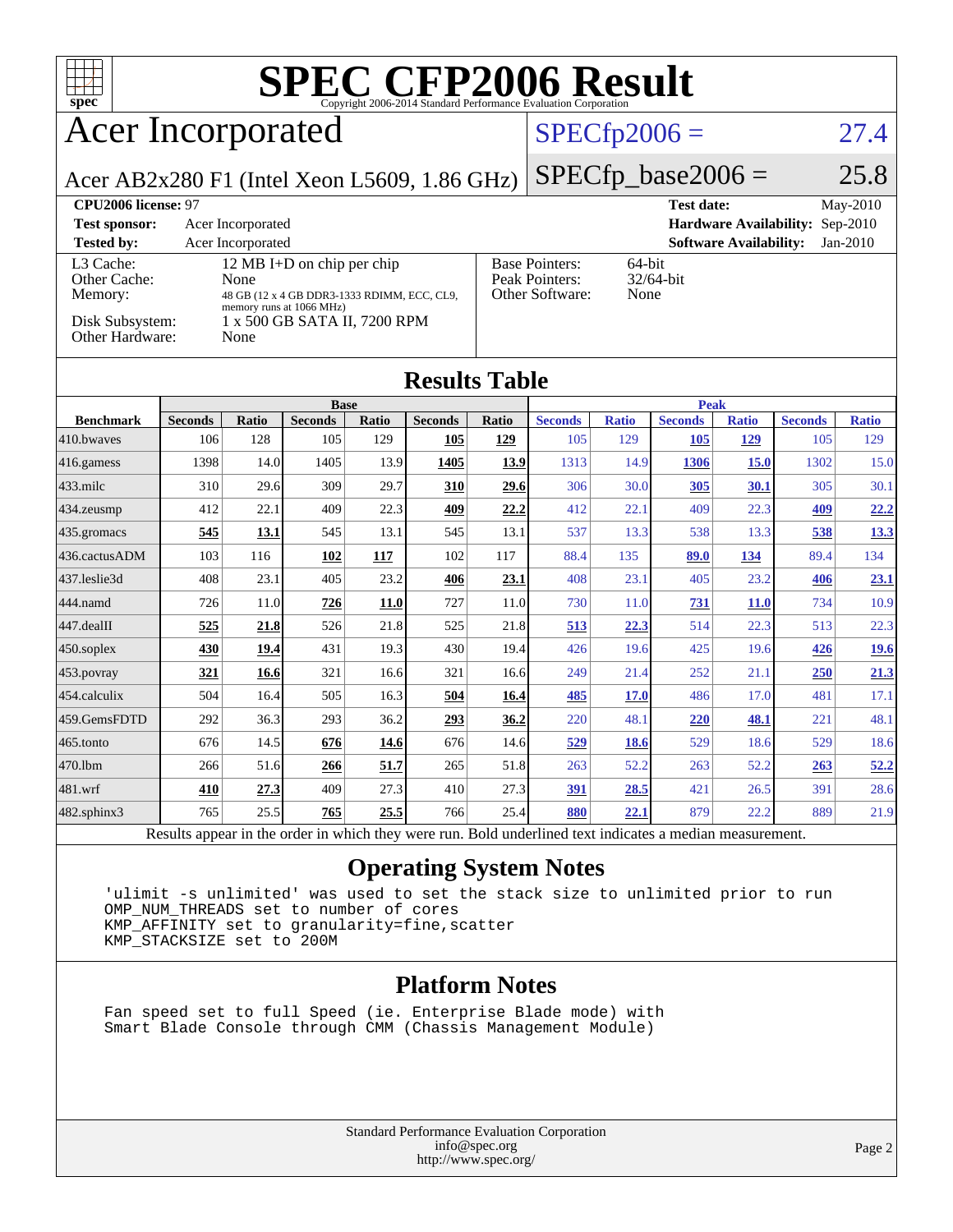| spec®                                                            | <b>SPEC CFP2006 Result</b><br>Copyright 2006-2014 Standard Performance Evaluation Corporation                                                                                                                                                                                                                  |                                                                                       |                        |
|------------------------------------------------------------------|----------------------------------------------------------------------------------------------------------------------------------------------------------------------------------------------------------------------------------------------------------------------------------------------------------------|---------------------------------------------------------------------------------------|------------------------|
| <b>Acer Incorporated</b>                                         |                                                                                                                                                                                                                                                                                                                | $SPECfp2006 =$                                                                        | 27.4                   |
|                                                                  | Acer AB2x280 F1 (Intel Xeon L5609, 1.86 GHz)                                                                                                                                                                                                                                                                   | $SPECfp\_base2006 =$                                                                  | 25.8                   |
| CPU2006 license: 97<br><b>Test sponsor:</b><br><b>Tested by:</b> | Acer Incorporated<br>Acer Incorporated                                                                                                                                                                                                                                                                         | <b>Test date:</b><br>Hardware Availability: Sep-2010<br><b>Software Availability:</b> | May-2010<br>$Jan-2010$ |
|                                                                  | <b>General Notes</b>                                                                                                                                                                                                                                                                                           |                                                                                       |                        |
|                                                                  | Binaries were compiled on SLES 10 with Binutils 2.18.50.0.7.20080502<br>The Acer AB2x280 F1, and Gateway GB2x280 F1 are electronically equivalent.                                                                                                                                                             |                                                                                       |                        |
|                                                                  | This result was measured on Gateway GB2x280 F1.                                                                                                                                                                                                                                                                |                                                                                       |                        |
|                                                                  | <b>Base Compiler Invocation</b>                                                                                                                                                                                                                                                                                |                                                                                       |                        |
| C benchmarks:<br>icc                                             | $-m64$                                                                                                                                                                                                                                                                                                         |                                                                                       |                        |
| $C_{++}$ benchmarks:<br>icpc                                     | $-m64$                                                                                                                                                                                                                                                                                                         |                                                                                       |                        |
| Fortran benchmarks:<br>ifort -m64                                |                                                                                                                                                                                                                                                                                                                |                                                                                       |                        |
| icc                                                              | Benchmarks using both Fortran and C:<br>$-m64$ ifort $-m64$                                                                                                                                                                                                                                                    |                                                                                       |                        |
|                                                                  | <b>Base Portability Flags</b>                                                                                                                                                                                                                                                                                  |                                                                                       |                        |
|                                                                  | 410.bwaves: -DSPEC CPU LP64<br>416.gamess: -DSPEC_CPU_LP64<br>433.milc: -DSPEC_CPU_LP64<br>434.zeusmp: -DSPEC_CPU_LP64<br>435.gromacs: -DSPEC_CPU_LP64 -nofor_main<br>436.cactusADM: -DSPEC_CPU_LP64 -nofor_main<br>437.leslie3d: -DSPEC_CPU_LP64<br>444.namd: - DSPEC_CPU_LP64<br>447.dealII: -DSPEC_CPU_LP64 |                                                                                       |                        |
|                                                                  |                                                                                                                                                                                                                                                                                                                |                                                                                       |                        |

[C benchmarks](http://www.spec.org/auto/cpu2006/Docs/result-fields.html#Cbenchmarks):

[-xSSE4.2](http://www.spec.org/cpu2006/results/res2010q3/cpu2006-20100715-12403.flags.html#user_CCbase_f-xSSE42_f91528193cf0b216347adb8b939d4107) [-ipo](http://www.spec.org/cpu2006/results/res2010q3/cpu2006-20100715-12403.flags.html#user_CCbase_f-ipo) [-O3](http://www.spec.org/cpu2006/results/res2010q3/cpu2006-20100715-12403.flags.html#user_CCbase_f-O3) [-no-prec-div](http://www.spec.org/cpu2006/results/res2010q3/cpu2006-20100715-12403.flags.html#user_CCbase_f-no-prec-div) [-static](http://www.spec.org/cpu2006/results/res2010q3/cpu2006-20100715-12403.flags.html#user_CCbase_f-static) [-parallel](http://www.spec.org/cpu2006/results/res2010q3/cpu2006-20100715-12403.flags.html#user_CCbase_f-parallel) [-opt-prefetch](http://www.spec.org/cpu2006/results/res2010q3/cpu2006-20100715-12403.flags.html#user_CCbase_f-opt-prefetch)

[C++ benchmarks:](http://www.spec.org/auto/cpu2006/Docs/result-fields.html#CXXbenchmarks)

[-xSSE4.2](http://www.spec.org/cpu2006/results/res2010q3/cpu2006-20100715-12403.flags.html#user_CXXbase_f-xSSE42_f91528193cf0b216347adb8b939d4107) [-ipo](http://www.spec.org/cpu2006/results/res2010q3/cpu2006-20100715-12403.flags.html#user_CXXbase_f-ipo) [-O3](http://www.spec.org/cpu2006/results/res2010q3/cpu2006-20100715-12403.flags.html#user_CXXbase_f-O3) [-no-prec-div](http://www.spec.org/cpu2006/results/res2010q3/cpu2006-20100715-12403.flags.html#user_CXXbase_f-no-prec-div) [-static](http://www.spec.org/cpu2006/results/res2010q3/cpu2006-20100715-12403.flags.html#user_CXXbase_f-static) [-parallel](http://www.spec.org/cpu2006/results/res2010q3/cpu2006-20100715-12403.flags.html#user_CXXbase_f-parallel) [-opt-prefetch](http://www.spec.org/cpu2006/results/res2010q3/cpu2006-20100715-12403.flags.html#user_CXXbase_f-opt-prefetch)

Continued on next page

Standard Performance Evaluation Corporation [info@spec.org](mailto:info@spec.org) <http://www.spec.org/>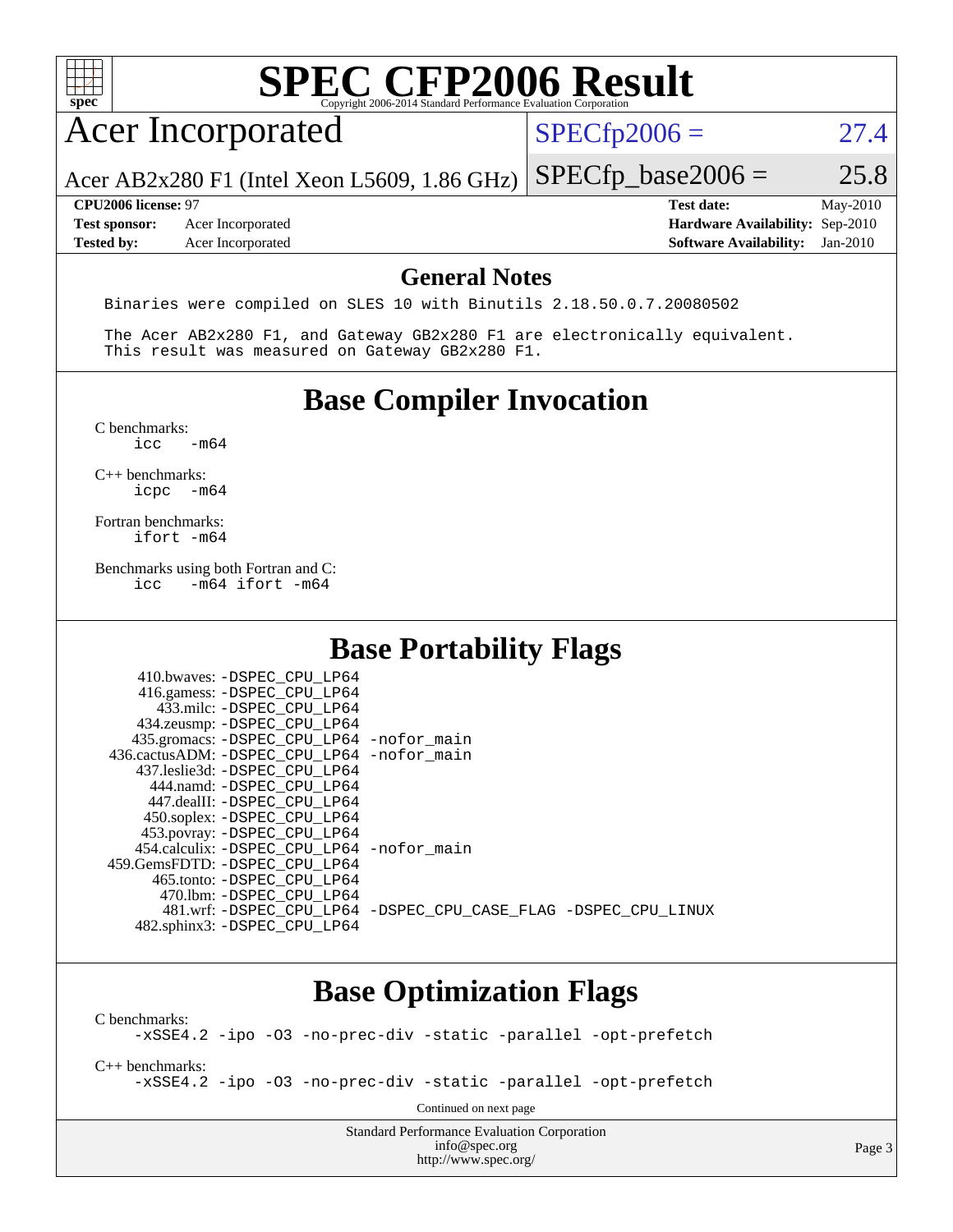

# **[SPEC CFP2006 Result](http://www.spec.org/auto/cpu2006/Docs/result-fields.html#SPECCFP2006Result)**

Acer Incorporated

 $SPECfp2006 = 27.4$  $SPECfp2006 = 27.4$ 

Acer AB2x280 F1 (Intel Xeon L5609, 1.86 GHz)  $SPECTp\_base2006 = 25.8$ 

**[Test sponsor:](http://www.spec.org/auto/cpu2006/Docs/result-fields.html#Testsponsor)** Acer Incorporated **[Hardware Availability:](http://www.spec.org/auto/cpu2006/Docs/result-fields.html#HardwareAvailability)** Sep-2010 **[Tested by:](http://www.spec.org/auto/cpu2006/Docs/result-fields.html#Testedby)** Acer Incorporated **[Software Availability:](http://www.spec.org/auto/cpu2006/Docs/result-fields.html#SoftwareAvailability)** Jan-2010

**[CPU2006 license:](http://www.spec.org/auto/cpu2006/Docs/result-fields.html#CPU2006license)** 97 **[Test date:](http://www.spec.org/auto/cpu2006/Docs/result-fields.html#Testdate)** May-2010

## **[Base Optimization Flags \(Continued\)](http://www.spec.org/auto/cpu2006/Docs/result-fields.html#BaseOptimizationFlags)**

[Fortran benchmarks](http://www.spec.org/auto/cpu2006/Docs/result-fields.html#Fortranbenchmarks):

[-xSSE4.2](http://www.spec.org/cpu2006/results/res2010q3/cpu2006-20100715-12403.flags.html#user_FCbase_f-xSSE42_f91528193cf0b216347adb8b939d4107) [-ipo](http://www.spec.org/cpu2006/results/res2010q3/cpu2006-20100715-12403.flags.html#user_FCbase_f-ipo) [-O3](http://www.spec.org/cpu2006/results/res2010q3/cpu2006-20100715-12403.flags.html#user_FCbase_f-O3) [-no-prec-div](http://www.spec.org/cpu2006/results/res2010q3/cpu2006-20100715-12403.flags.html#user_FCbase_f-no-prec-div) [-static](http://www.spec.org/cpu2006/results/res2010q3/cpu2006-20100715-12403.flags.html#user_FCbase_f-static) [-parallel](http://www.spec.org/cpu2006/results/res2010q3/cpu2006-20100715-12403.flags.html#user_FCbase_f-parallel) [-opt-prefetch](http://www.spec.org/cpu2006/results/res2010q3/cpu2006-20100715-12403.flags.html#user_FCbase_f-opt-prefetch)

[Benchmarks using both Fortran and C](http://www.spec.org/auto/cpu2006/Docs/result-fields.html#BenchmarksusingbothFortranandC):

[-xSSE4.2](http://www.spec.org/cpu2006/results/res2010q3/cpu2006-20100715-12403.flags.html#user_CC_FCbase_f-xSSE42_f91528193cf0b216347adb8b939d4107) [-ipo](http://www.spec.org/cpu2006/results/res2010q3/cpu2006-20100715-12403.flags.html#user_CC_FCbase_f-ipo) [-O3](http://www.spec.org/cpu2006/results/res2010q3/cpu2006-20100715-12403.flags.html#user_CC_FCbase_f-O3) [-no-prec-div](http://www.spec.org/cpu2006/results/res2010q3/cpu2006-20100715-12403.flags.html#user_CC_FCbase_f-no-prec-div) [-static](http://www.spec.org/cpu2006/results/res2010q3/cpu2006-20100715-12403.flags.html#user_CC_FCbase_f-static) [-parallel](http://www.spec.org/cpu2006/results/res2010q3/cpu2006-20100715-12403.flags.html#user_CC_FCbase_f-parallel) [-opt-prefetch](http://www.spec.org/cpu2006/results/res2010q3/cpu2006-20100715-12403.flags.html#user_CC_FCbase_f-opt-prefetch)

**[Peak Compiler Invocation](http://www.spec.org/auto/cpu2006/Docs/result-fields.html#PeakCompilerInvocation)**

[C benchmarks](http://www.spec.org/auto/cpu2006/Docs/result-fields.html#Cbenchmarks):  $icc$   $-m64$ 

[C++ benchmarks:](http://www.spec.org/auto/cpu2006/Docs/result-fields.html#CXXbenchmarks) [icpc -m64](http://www.spec.org/cpu2006/results/res2010q3/cpu2006-20100715-12403.flags.html#user_CXXpeak_intel_icpc_64bit_bedb90c1146cab66620883ef4f41a67e)

[Fortran benchmarks](http://www.spec.org/auto/cpu2006/Docs/result-fields.html#Fortranbenchmarks): [ifort -m64](http://www.spec.org/cpu2006/results/res2010q3/cpu2006-20100715-12403.flags.html#user_FCpeak_intel_ifort_64bit_ee9d0fb25645d0210d97eb0527dcc06e)

[Benchmarks using both Fortran and C](http://www.spec.org/auto/cpu2006/Docs/result-fields.html#BenchmarksusingbothFortranandC): [icc -m64](http://www.spec.org/cpu2006/results/res2010q3/cpu2006-20100715-12403.flags.html#user_CC_FCpeak_intel_icc_64bit_0b7121f5ab7cfabee23d88897260401c) [ifort -m64](http://www.spec.org/cpu2006/results/res2010q3/cpu2006-20100715-12403.flags.html#user_CC_FCpeak_intel_ifort_64bit_ee9d0fb25645d0210d97eb0527dcc06e)

### **[Peak Portability Flags](http://www.spec.org/auto/cpu2006/Docs/result-fields.html#PeakPortabilityFlags)**

Same as Base Portability Flags

### **[Peak Optimization Flags](http://www.spec.org/auto/cpu2006/Docs/result-fields.html#PeakOptimizationFlags)**

[C benchmarks](http://www.spec.org/auto/cpu2006/Docs/result-fields.html#Cbenchmarks):

 $433 \text{.}$ milc:  $-xSSE4$ .  $2(pass 2)$  - $prof-gen(pass 1)$  - $ipo(pass 2)$  [-O3](http://www.spec.org/cpu2006/results/res2010q3/cpu2006-20100715-12403.flags.html#user_peakPASS2_CFLAGSPASS2_LDFLAGS433_milc_f-O3) $(pass 2)$ [-no-prec-div](http://www.spec.org/cpu2006/results/res2010q3/cpu2006-20100715-12403.flags.html#user_peakPASS2_CFLAGSPASS2_LDFLAGS433_milc_f-no-prec-div)(pass 2) [-static](http://www.spec.org/cpu2006/results/res2010q3/cpu2006-20100715-12403.flags.html#user_peakPASS2_CFLAGSPASS2_LDFLAGS433_milc_f-static)(pass 2) [-prof-use](http://www.spec.org/cpu2006/results/res2010q3/cpu2006-20100715-12403.flags.html#user_peakPASS2_CFLAGSPASS2_LDFLAGS433_milc_prof_use_bccf7792157ff70d64e32fe3e1250b55)(pass 2) [-ansi-alias](http://www.spec.org/cpu2006/results/res2010q3/cpu2006-20100715-12403.flags.html#user_peakOPTIMIZE433_milc_f-ansi-alias)

470.lbm:  $-xSSE4$ . 2(pass 2)  $-prof-gen(pass 1) -ipo(pass 2) -O3(pass 2)$  $-prof-gen(pass 1) -ipo(pass 2) -O3(pass 2)$  $-prof-gen(pass 1) -ipo(pass 2) -O3(pass 2)$  $-prof-gen(pass 1) -ipo(pass 2) -O3(pass 2)$  $-prof-gen(pass 1) -ipo(pass 2) -O3(pass 2)$  $-prof-gen(pass 1) -ipo(pass 2) -O3(pass 2)$ [-no-prec-div](http://www.spec.org/cpu2006/results/res2010q3/cpu2006-20100715-12403.flags.html#user_peakPASS2_CFLAGSPASS2_LDFLAGS470_lbm_f-no-prec-div)(pass 2) [-static](http://www.spec.org/cpu2006/results/res2010q3/cpu2006-20100715-12403.flags.html#user_peakPASS2_CFLAGSPASS2_LDFLAGS470_lbm_f-static)(pass 2) [-prof-use](http://www.spec.org/cpu2006/results/res2010q3/cpu2006-20100715-12403.flags.html#user_peakPASS2_CFLAGSPASS2_LDFLAGS470_lbm_prof_use_bccf7792157ff70d64e32fe3e1250b55)(pass 2) [-parallel](http://www.spec.org/cpu2006/results/res2010q3/cpu2006-20100715-12403.flags.html#user_peakOPTIMIZE470_lbm_f-parallel) [-ansi-alias](http://www.spec.org/cpu2006/results/res2010q3/cpu2006-20100715-12403.flags.html#user_peakOPTIMIZE470_lbm_f-ansi-alias) [-auto-ilp32](http://www.spec.org/cpu2006/results/res2010q3/cpu2006-20100715-12403.flags.html#user_peakCOPTIMIZE470_lbm_f-auto-ilp32)

 482.sphinx3: [-xSSE4.2](http://www.spec.org/cpu2006/results/res2010q3/cpu2006-20100715-12403.flags.html#user_peakOPTIMIZE482_sphinx3_f-xSSE42_f91528193cf0b216347adb8b939d4107) [-ipo](http://www.spec.org/cpu2006/results/res2010q3/cpu2006-20100715-12403.flags.html#user_peakOPTIMIZE482_sphinx3_f-ipo) [-O3](http://www.spec.org/cpu2006/results/res2010q3/cpu2006-20100715-12403.flags.html#user_peakOPTIMIZE482_sphinx3_f-O3) [-no-prec-div](http://www.spec.org/cpu2006/results/res2010q3/cpu2006-20100715-12403.flags.html#user_peakOPTIMIZE482_sphinx3_f-no-prec-div) [-static](http://www.spec.org/cpu2006/results/res2010q3/cpu2006-20100715-12403.flags.html#user_peakOPTIMIZE482_sphinx3_f-static) [-auto-ilp32](http://www.spec.org/cpu2006/results/res2010q3/cpu2006-20100715-12403.flags.html#user_peakCOPTIMIZE482_sphinx3_f-auto-ilp32) [-unroll2](http://www.spec.org/cpu2006/results/res2010q3/cpu2006-20100715-12403.flags.html#user_peakCOPTIMIZE482_sphinx3_f-unroll_784dae83bebfb236979b41d2422d7ec2)

[C++ benchmarks:](http://www.spec.org/auto/cpu2006/Docs/result-fields.html#CXXbenchmarks)

```
 444.namd: -xSSE4.2(pass 2) -prof-gen(pass 1) -ipo(pass 2) -O3(pass 2)
-no-prec-div(pass 2) -static(pass 2) -prof-use(pass 2)
-fno-alias -auto-ilp32
```
Continued on next page

Standard Performance Evaluation Corporation [info@spec.org](mailto:info@spec.org) <http://www.spec.org/>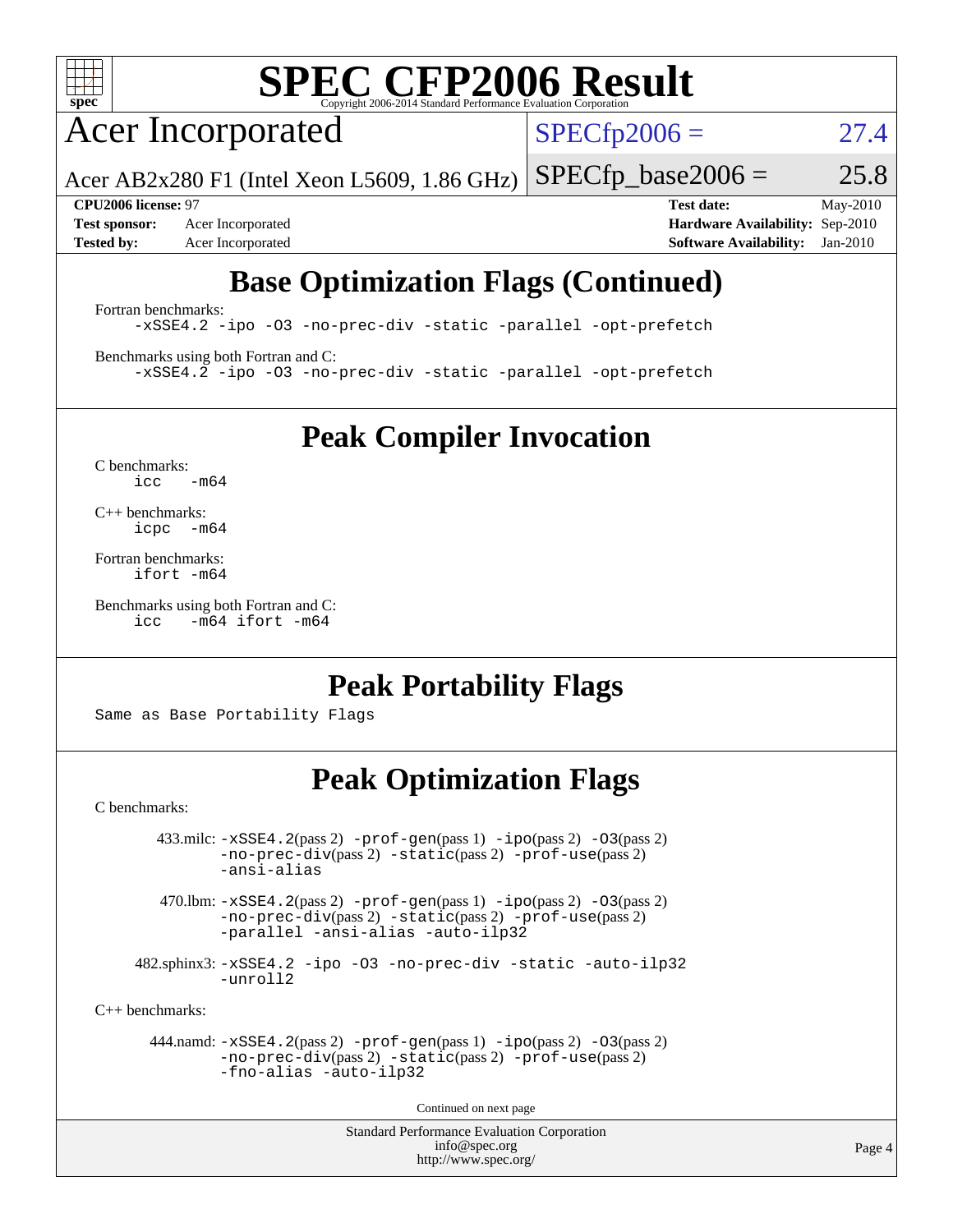

# **[SPEC CFP2006 Result](http://www.spec.org/auto/cpu2006/Docs/result-fields.html#SPECCFP2006Result)**

Acer Incorporated

 $SPECfp2006 = 27.4$  $SPECfp2006 = 27.4$ 

Acer AB2x280 F1 (Intel Xeon L5609, 1.86 GHz)  $SPECTp\_base2006 = 25.8$ 

**[Tested by:](http://www.spec.org/auto/cpu2006/Docs/result-fields.html#Testedby)** Acer Incorporated **[Software Availability:](http://www.spec.org/auto/cpu2006/Docs/result-fields.html#SoftwareAvailability)** Jan-2010

**[CPU2006 license:](http://www.spec.org/auto/cpu2006/Docs/result-fields.html#CPU2006license)** 97 **[Test date:](http://www.spec.org/auto/cpu2006/Docs/result-fields.html#Testdate)** May-2010 **[Test sponsor:](http://www.spec.org/auto/cpu2006/Docs/result-fields.html#Testsponsor)** Acer Incorporated **[Hardware Availability:](http://www.spec.org/auto/cpu2006/Docs/result-fields.html#HardwareAvailability)** Sep-2010

## **[Peak Optimization Flags \(Continued\)](http://www.spec.org/auto/cpu2006/Docs/result-fields.html#PeakOptimizationFlags)**

|                                      | 447.dealII: -xSSE4.2(pass 2) -prof-gen(pass 1) -ipo(pass 2) -03(pass 2)<br>$-no-prec-div(pass 2) -static(pass 2) -prot-use(pass 2)$<br>-unroll2 -ansi-alias -scalar-rep- -auto-ilp32                                               |  |  |  |
|--------------------------------------|------------------------------------------------------------------------------------------------------------------------------------------------------------------------------------------------------------------------------------|--|--|--|
|                                      | $450.\text{soplex: } -x\text{SSE4}.2(\text{pass 2}) -\text{prof-gen}(\text{pass 1}) - \text{ipo}(\text{pass 2}) -03(\text{pass 2})$<br>-no-prec-div(pass 2) -static(pass 2) -prof-use(pass 2)<br>-opt-malloc-options=3 -auto-ilp32 |  |  |  |
|                                      | 453.povray: -xSSE4.2(pass 2) -prof-gen(pass 1) -ipo(pass 2) -03(pass 2)<br>-no-prec-div(pass 2) -static(pass 2) -prof-use(pass 2)<br>-unroll4 -ansi-alias                                                                          |  |  |  |
| Fortran benchmarks:                  |                                                                                                                                                                                                                                    |  |  |  |
|                                      | 410.bwaves: -xSSE4.2 -ipo -03 -no-prec-div -static -opt-prefetch<br>-parallel                                                                                                                                                      |  |  |  |
|                                      | 416.gamess: $-xSSE4$ . $2(pass 2)$ -prof-gen(pass 1) -ipo(pass 2) -03(pass 2)<br>-no-prec-div(pass 2) -static(pass 2) -prof-use(pass 2)<br>-unroll2 - ObO -ansi-alias -scalar-rep-                                                 |  |  |  |
|                                      | $434$ .zeusmp: basepeak = yes                                                                                                                                                                                                      |  |  |  |
|                                      | $437$ .leslie3d: basepeak = yes                                                                                                                                                                                                    |  |  |  |
|                                      | 459.GemsFDTD: -xSSE4.2(pass 2) -prof-gen(pass 1) -ipo(pass 2) -03(pass 2)<br>-no-prec-div(pass 2) -static(pass 2) -prof-use(pass 2)<br>-unroll2 -Ob0 -opt-prefetch -parallel                                                       |  |  |  |
|                                      | 465.tonto: -xSSE4.2(pass 2) -prof-gen(pass 1) -ipo(pass 2) -03(pass 2)<br>-no-prec-div(pass 2) -static(pass 2) -prof-use(pass 2)<br>-inline-calloc -opt-malloc-options=3 -auto -unroll4                                            |  |  |  |
| Benchmarks using both Fortran and C: |                                                                                                                                                                                                                                    |  |  |  |
|                                      | 435.gromacs: $-xSSE4$ . 2(pass 2) $-prof$ -gen(pass 1) $-ipo$ (pass 2) $-O3$ (pass 2)<br>-no-prec-div(pass 2) -static(pass 2) -prof-use(pass 2)<br>-opt-prefetch -auto-ilp32                                                       |  |  |  |
|                                      | $436.cactusADM: -xSSE4.2(pass 2) -prof-gen(pass 1) -ipo(pass 2) -O3(pass 2)$<br>$-no-prec-div(pass 2) -static(pass 2) -prof-use(pass 2)$<br>-unroll2 -opt-prefetch -parallel -auto-ilp32                                           |  |  |  |
|                                      | 454.calculix: -xSSE4.2 -ipo -03 -no-prec-div -static -auto-ilp32                                                                                                                                                                   |  |  |  |
| 481.wrf: Same as 454.calculix        |                                                                                                                                                                                                                                    |  |  |  |
|                                      |                                                                                                                                                                                                                                    |  |  |  |
|                                      |                                                                                                                                                                                                                                    |  |  |  |